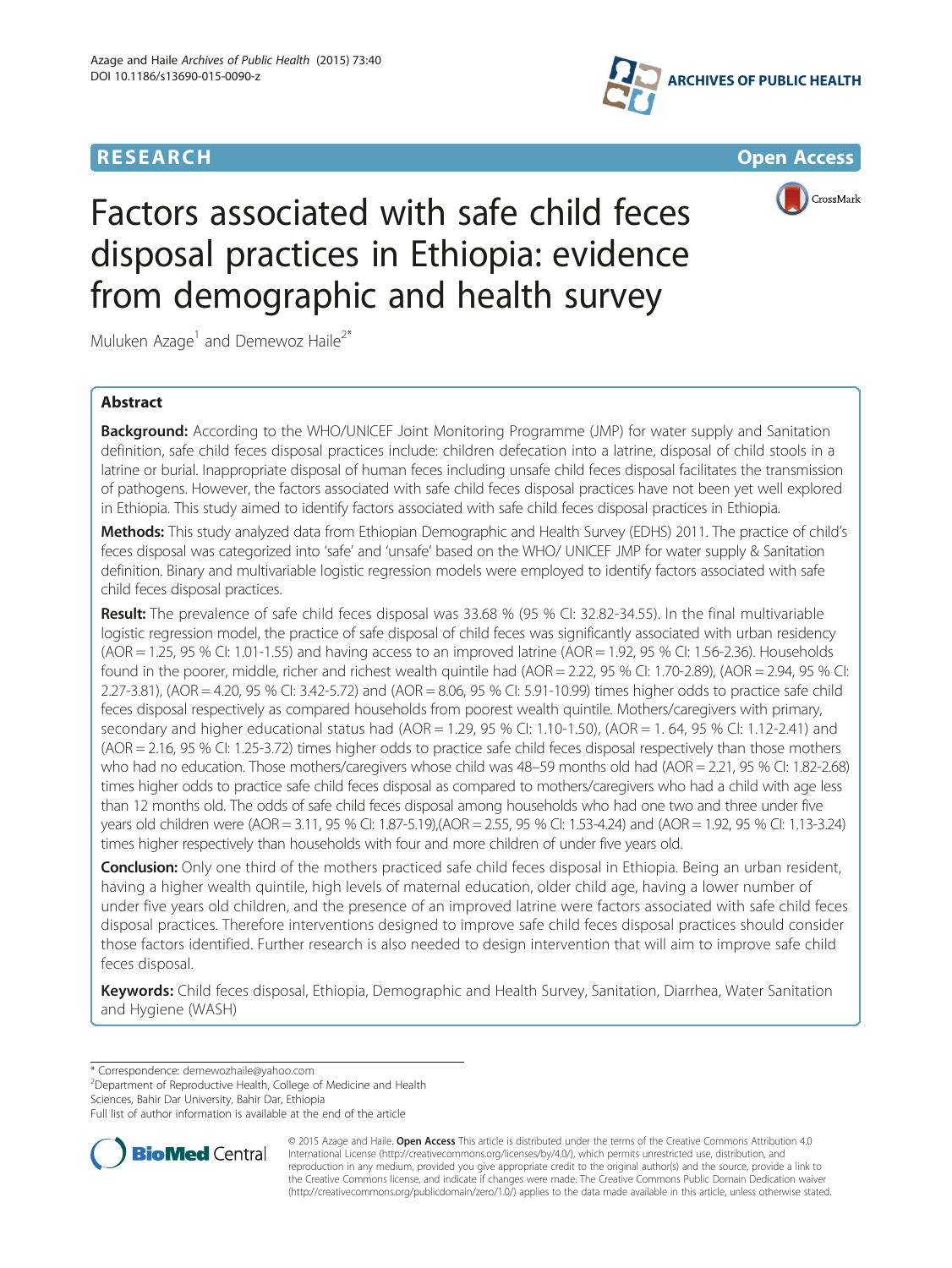## Background

Inappropriate disposal of human feces, such as the practice of open defecation, facilitates the transmission of pathogens that cause enteric diseases including diarrheal diseases [[1](#page-6-0)–[4](#page-7-0)]. Diarrhea is one of the major public health problems worldwide, particularly for children of under five years old [[1](#page-6-0), [5, 6](#page-7-0)]. It is estimated that 1.7 billion cases of diarrhea occur every year, causing approximately 800,000 deaths among under-five children worldwide [\[7, 8](#page-7-0)]. Globally about 1 billion people which accounts 14 % of the global population, still engage in open defecation. About 9 % of the urban population and 34 % of the rural population in Sub-Saharan Africa practiced open defecation in 2012 [[9](#page-7-0)]. Unhygienic disposal of child feces has been also reported as one of the widely practiced sanitation problem in Sub-Saharan Africa countries [\[10](#page-7-0)–[12\]](#page-7-0).

According to the WHO/ UNICEF Joint Monitoring Programme (JMP) for water supply and Sanitation definition, safe child feces disposal practices include child defecation into a latrine, disposal of child stools in a latrine or burial [[13](#page-7-0)]. The improper disposal of child feces was reported as one of the factors associated with high incidence of enteric diseases [[14](#page-7-0)–[17\]](#page-7-0). A meta-analysis study found that unsafe child feces disposal practices such as open defecation, stool disposal in the open, stools not removed from soil, and stools seen in a household soil increased the risk of diarrheal diseases by 23 % [[16](#page-7-0)]. Another study from Bangladesh found that disposal of child feces into improved latrines decreased the risk of helminthiasis by 35 % in children under two years of age [[14](#page-7-0)].

Ethiopia has made a great progress in the provision of improved latrine through the implementation of health extension packages since 2003 and decreased the practice of open defecation from 61 to 39 % between 2005 and 2010 [[18](#page-7-0)]. The Ministry of Health of Ethiopia, in collaboration with other stakeholders, has adopted Community-Led Total Sanitation (CLTS) to be implemented in the country through its Health Extension program [\[19\]](#page-7-0). CLTS is an approach which helps communities to understand and realize the negative effect of poor sanitation and empowers them to collectively find solutions to their inadequate situation. It focused on igniting a change in sanitation behavior rather than construction of toilets. CLTS targets a multitude of hygiene behaviors including safe disposal child feces. Besides safe child feces disposal, CLTS also targets ending open defecation, hygienic toilet use, hygienic food and water handling and hand washing at appropriate times [[20\]](#page-7-0). CLTS aims to ignite community-wide behavior change and collective action to move the entire community toward improving sanitation together. Follow-up and monitoring activities are the most important activities for achieving an open defecation free community after implementing CLTS [[20](#page-7-0)]. Ethiopian national sanitation and hygiene strategy centers

on eliminating the practice of open defecation using CLTS approach [\[19](#page-7-0), [21](#page-7-0)]. However, the practice of safe child feces disposal is still low in Ethiopia. Moreover factors associated with safe child feces disposal practice have not yet been well explored. Therefore, the aim of this study was to identify factors associated with safe child feces disposal practice that helps public health professionals to design effective interventions against the problem.

# **Methods**

## Study design and setting

This study was an in-depth secondary data analysis of a population-based cross-sectional survey of EDHS in 2011. EDHS was designed to provide population and health indicators at the national (urban and rural) and regional levels. The EDHS samples were drawn through two stages stratified clustered sampling from a total of 624 clusters (187 in urban areas and 437 in rural areas) in nine regional states in the country. Design effect was used to reduce the sampling error due to the use of a more complex and less statistically efficient design, such as multistage and cluster selection. Data from a total of 11, 654 respondents were collected and all respondents who responded for the outcome variable were included in the analysis for this study. The detailed methodology is found elsewhere [[22\]](#page-7-0).

## Explanatory variables

Independent variables from EDHS data set such as mother/ caregiver educational level, partner educational level, age of the mother, place of residence (urban or rural), age of child, number of under five years old children, marital status, religion, and wealth index were included. The wealth index was measured using principal component analysis. Variables included in the construction of the wealth index were ownership of selected household assets, size of agricultural land, quantity of livestock and materials used for house construction. Other factors such as exposure to mass media (radio, television and newspapers), environmental health (latrine availability, drinking water supply), child diarrhea morbidity in the past two week preceding the survey, and health service related factors (visited by health workers in the past one year, visit health institution in the past one year) were included.

## Outcome measures

The outcome variable for this study was child feces disposal practices. Child feces disposal practices was assessed using WHO/UNICEF Joint Monitoring Program(JMP) for water supply and Sanitation definition by asking "The last time child passed stools (indexed for youngest under five years old child), what was done to dispose of the stools?" The list of disposal options include: did the child use the toilet or latrine, were the feces put/rinsed into the toilet or latrine, put/rinsed into a drain or ditch, thrown into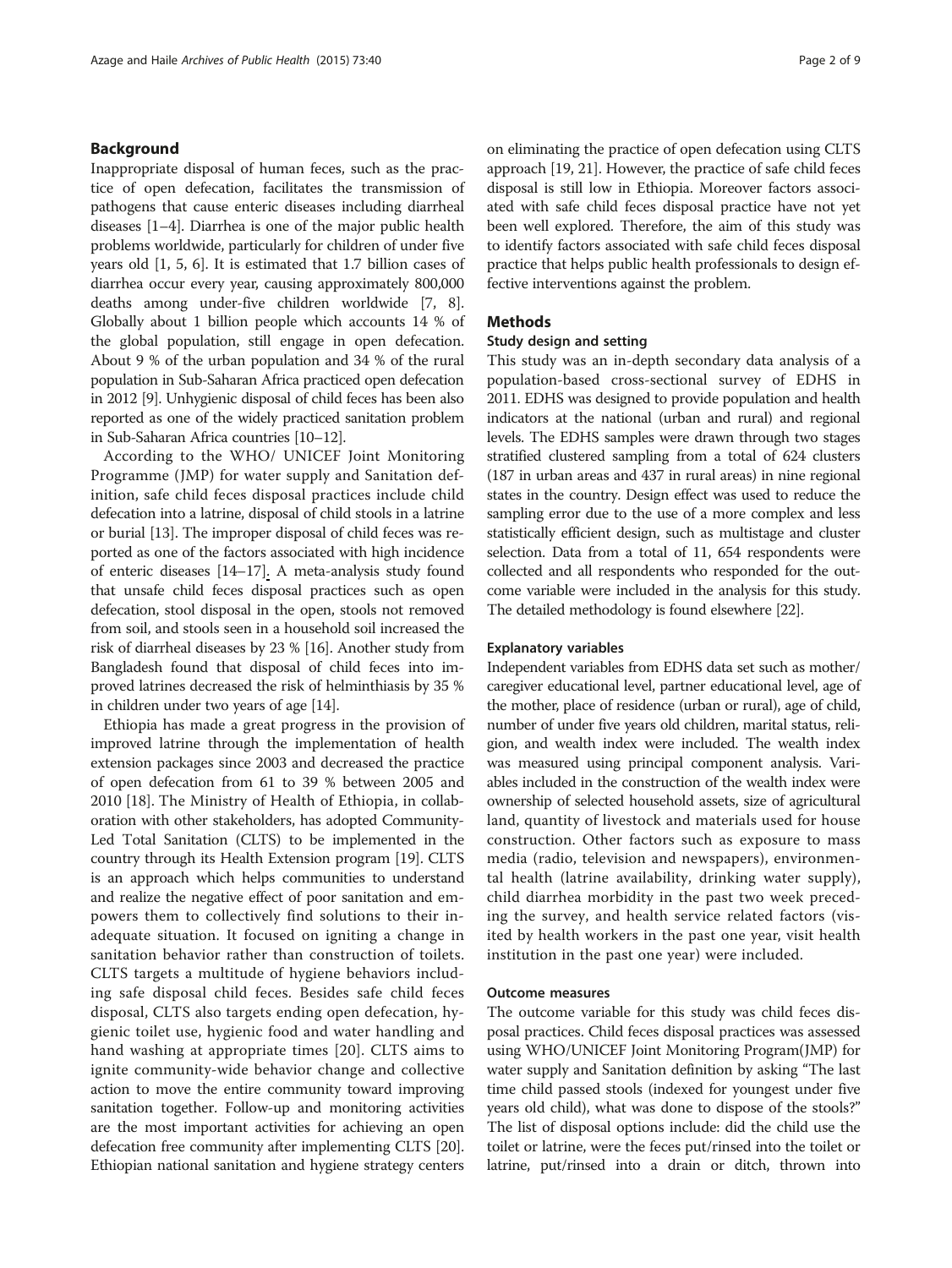garbage, buried and left in the open. Finally, child feces disposal practices were recoded into a binary outcome, "safe" (defecation into a latrine, disposal of stools in a latrine or buried) and "unsafe"(put/rinsed into a drain or ditch, thrown into garbage, and left in the open) based on WHO/ UNICEF Joint Monitoring Program(JMP) for water supply & Sanitation definition [\[13\]](#page-7-0).

## Statistical analysis

Data were analyzed by using STATA version 12 (Stata Corp, College Station, Texas, United States). We used "svy" in STATA version 12 to weight the survey data to adjust for the cluster sampling design. These sample weights were also used in order to compensate for the unequal probability of selection between the strata that has been geographically defined as well as for non-responses. A detailed explanation of the weighting procedure with all specification can be found in 2011 EDHS report page 278–279 [\[22](#page-7-0)]. Weighted prevalence of safe child feces disposal practice with 95 % confidence interval was done based on background characteristics of respondents.

Binary and multivariable logistic regressions models were employed to determine the factors associated with safe child feces disposal practices. A multi-collinearity test was done and variables with variance inflation factors (VIF) of greater than 10 were excluded from the multivariable analysis [[23\]](#page-7-0). Those respondents with missing data were not included in the regression analysis. All variables with p-value <0.05 in binary logistic regression analysis were entered into the multivariable logistic regression model. Those variables with a p value < 0.05 in the final multivariable logistic regression model were considered as associated factors for safe child feces disposal. Both crude (COR) and adjusted odds ratios (AOR) were calculated with a 95 % confidence interval.

## Ethical statement

The data were downloaded and used after the purpose of the analysis was communicated and approved by Measure DHS. The original DHS data were collected in conformity with international and national ethical guidelines. Ethical clearance was provided by the Ethiopian Public Health Institute (EPHI) former Ethiopian Health and Nutrition Research Institute (EHNRI) Review Board, the National Research Ethics Review Committee (NRERC) at the Ministry of Science and Technology, the Institutional Review Board of ICF International, and the CDC. Written consent was obtained from mothers/caregivers and data were recorded anonymously.

# Results

Of the total 11, 654 households, 11,126 households responded to the outcome variable question in this study, which made the response rate 95.5 %. Among mothers 4.72 % reported their child used latrine for defecation while 27.84 % of children's stools were put/rinsed into toilet/latrine. However, most children's stools (42.01 %) were left in the open/not disposed of and 14.08 % of the children's stools thrown into garbage. Small proportion (1.11 %) of children's stools were buried (Table 1).

The prevalence of safe child feces disposal was found to be 33.68 % (95 % CI: 32.82-34.55). The highest prevalence of safe child feces disposal was found in Addis Ababa 74.01 % (95 % CI: 67.97-79.89) followed by South Nation, Nationalities and People regional state 47.77 % (95 % CI: 45.76-49.76). The lowest prevalence of safe child feces disposal was found in Gambella region 22.73 % (95 % CI: 11.22-38.83) followed by Amhara region 23.49 %(95 % CI: 21.88-25.17). The prevalence of safe child feces disposal was 29.81 % (95 % CI: 28.92- 30.72) among rural residents. The prevalence of safe child feces disposal was 17.56 % (95 % CI: 16.14-19.05) among poorest wealth quintile households while it was 61.03 % (95 % CI: 58.69-63.35) among the richest wealth quintile households. Among those mothers who did not attended any formal education, the prevalence of safe child feces disposal was 28.34 % (95 % CI: 27.36-29.34) while it was 78.14 % (95 % CI: 70.86-83.94) among mothers who had attended higher education (Table [2\)](#page-3-0).

## Factors associated with safe child feces disposal practices

In binary logistic regression analysis, from sociodemographic and economic variables: place of residence, wealth index, mother and partner education status, marital status, number of under five years old children, child age and religion were factors associated with safe child feces disposal practices. Listening to radio, watching television and reading newspaper at least once a week, being visited by family planning health workers in the past one year, and visited health institutions in the past one year were also significantly associated with safe child feces disposal practices. Water supply (piped water supply) and an improved latrine had a statistically significant association with safe child feces disposal practices in binary logistic regression model (Table [3](#page-4-0)).

Table 1 Weighted prevalence of child feces disposal practice in Ethiopia, DHS 2011

| Weighted frequency | Weighted percent |
|--------------------|------------------|
| 538                | 4.72             |
| 3,178              | 27.84            |
| 394                | 3.45             |
| 1,607              | 14.08            |
| 127                | 1.11             |
| 4,795              | 42.01            |
| 774                | 6.78             |
|                    |                  |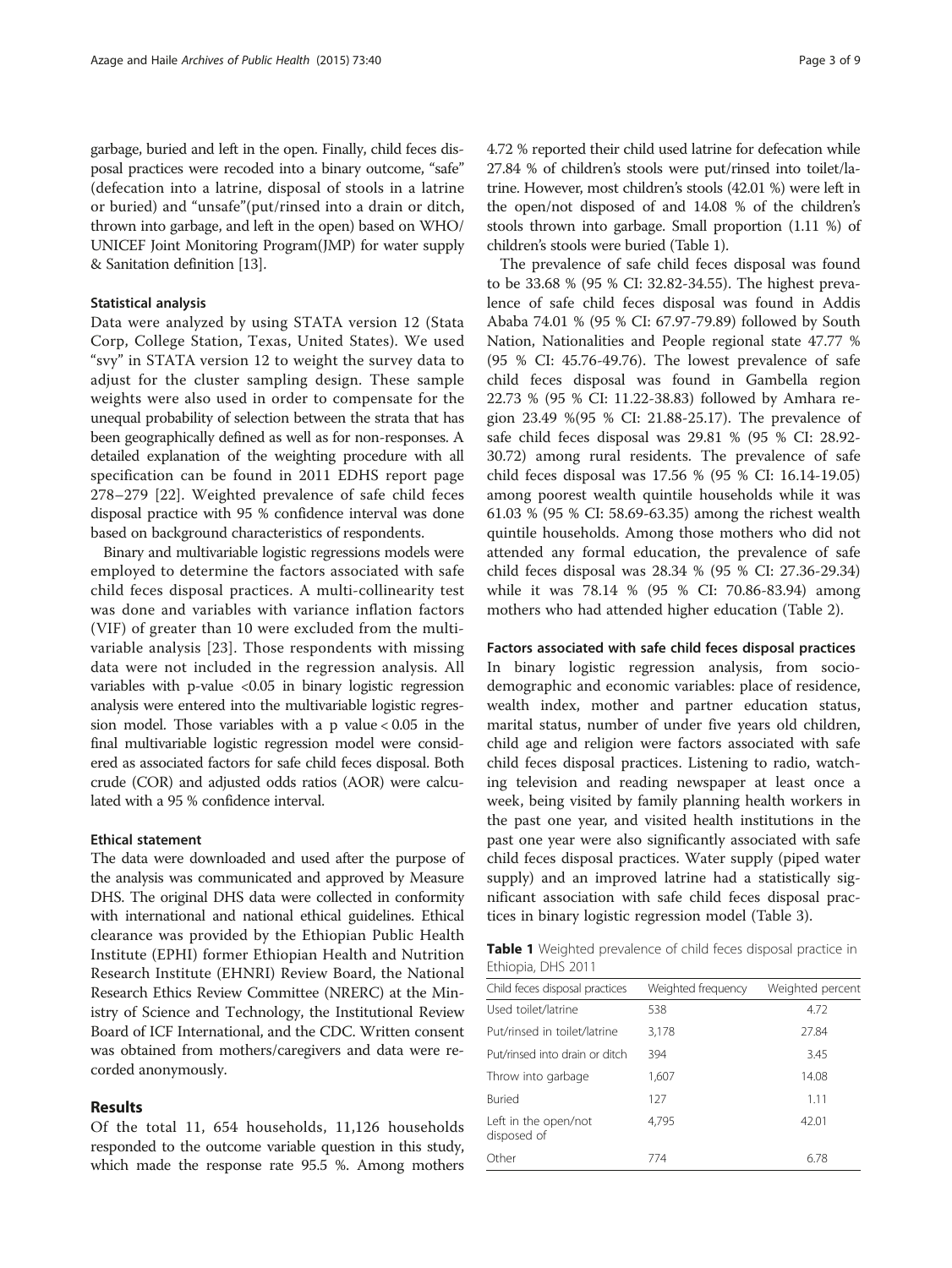<span id="page-3-0"></span>

| <b>Table 2</b> Prevalence of safe child feces disposal by background |  |
|----------------------------------------------------------------------|--|
| characteristics in Ethiopia: From the EDHS 2011                      |  |

| Background characteristics | Weighted<br>number          |       | Weighted proportion<br>of safe child feces<br>disposal (95 % CI) |  |
|----------------------------|-----------------------------|-------|------------------------------------------------------------------|--|
|                            | Safe <sup>a</sup><br>Unsafe |       |                                                                  |  |
| Region                     |                             |       |                                                                  |  |
| Tigray                     | 493                         | 243   | 32.99 (29.73-36.53)                                              |  |
| Affar                      | 78                          | 38    | 32.55 (24.91-42.02)                                              |  |
| Amhara                     | 1947                        | 598   | 23.49 (21.88-25.17)                                              |  |
| Oromiya                    | 3386                        | 1462  | 30.15 (28.88-31.46)                                              |  |
| Somali                     | 222                         | 121   | 35.26 (30.35-40.45)                                              |  |
| Benishangul-Gumuz          | 78                          | 57    | 42.07 (34.1-50.68)                                               |  |
| <b>SNNP</b>                | 1245                        | 1139  | 47.77 (45.76-49.76)                                              |  |
| Gambela                    | 27                          | 8     | 22.73 (11.22-38.83)                                              |  |
| Harari                     | 17                          | 10    | 36.84 (20.58-56.15)                                              |  |
| Addis Ababa                | 54                          | 153   | 74.01 (67.97-79.89)                                              |  |
| Dire Dawa                  | 21                          | 16    | 41.86 (28.09-59.42)                                              |  |
| Residence                  |                             |       |                                                                  |  |
| Urban                      | 551                         | 863   | 61.03 (58.47-63.55)                                              |  |
| Rural                      | 7,019                       | 2,981 | 29.81 (28.92-30.72)                                              |  |
| Wealth index               |                             |       |                                                                  |  |
| Poorest                    | 2,155                       | 459   | 17.56 (16.14-19.05)                                              |  |
| Poorer                     | 1932                        | 617   | 24.21 (22.57-25.9)                                               |  |
| Medium                     | 1602                        | 762   | 32.25 (30.37-34.14)                                              |  |
| Richer                     | 1,225                       | 979   | 44.41 (42.35-46.5)                                               |  |
| Richest                    | 655                         | 1,026 | 61.03 (58.69-63.35)                                              |  |
| Mother educational status  |                             |       |                                                                  |  |
| No education               | 5,697                       | 2,253 | 28.34 (27.36-29.34)                                              |  |
| Primary                    | 1,754                       | 1,314 | 42.83 (41.09-44.59)                                              |  |
| Secondary                  | 84                          | 156   | 64.90 (58.8-70.84)                                               |  |
| Higher education           | 34                          | 120   | 78.14 (70.86-83.94)                                              |  |
| Father education           |                             |       |                                                                  |  |
| No education               | 4,068                       | 1,578 | 27.94 (26.77-29.11)                                              |  |
| Primary                    | 3,008                       | 1,691 | 35.99 (34.62-37.37)                                              |  |
| Secondary                  | 248                         | 308   | 55.31 (51.24-59.49)                                              |  |
| Higher education           | 128                         | 231   | 64.38 (59.28-69.18)                                              |  |
| Age of the child           |                             |       |                                                                  |  |
| $<$ 12 months              | 1766                        | 584   | 24.88 (23.13-26.62)                                              |  |
| 12-23 months               | 1227                        | 670   | 35.32 (33.19-37.49                                               |  |
| 24-35 months               | 1311                        | 720   | 35.46 (33.41-37.57)                                              |  |
| 36-47 months               | 1550                        | 788   | 33.70 (31.81-35.64)                                              |  |
| 48-59 months               | 1329                        | 897   | 40.32 (38.27-42.35)                                              |  |
| Mother's age               |                             |       |                                                                  |  |
| 15-24                      | 1881                        | 836   | 30.77 (29.05-32.52)                                              |  |
| 25-34                      | 3877                        | 2063  | 34.73 (33.53-35.95)                                              |  |
| $\geq$ 35                  | 1811                        | 944   | 34.26 (32.51-36.05)                                              |  |

| <b>Table 2</b> Prevalence of safe child feces disposal by background |  |
|----------------------------------------------------------------------|--|
| characteristics in Ethiopia: From the EDHS 2011 <i>(Continued)</i>   |  |

| Number of under five old children                                |       |       |                       |
|------------------------------------------------------------------|-------|-------|-----------------------|
| One                                                              | 2295  | 1590  | 40.92 (39.39-42.48)   |
| Two                                                              | 3655  | 1757  | 32.47 (31.23-33.72)   |
| Three                                                            | 1319  | 423   | 24.28 (22.31 - 26.34) |
| Four and above                                                   | 156   | 30    | 16.32 (11.36-21.95)   |
| Religion                                                         |       |       |                       |
| Orthodox                                                         | 2999  | 1324  | 30.62 (29.27-32.01)   |
| Catholic                                                         | 42    | 59    | 58.17 (48.63-67.73)   |
| Protestant                                                       | 1,536 | 1115  | 42.05 (40.17-43.93)   |
| Muslim                                                           | 2,806 | 1,263 | 31.05 (29.63-32.47)   |
| Traditional                                                      | 89    | 29    | 24.66 (17.45-32.94)   |
| Marital status                                                   |       |       |                       |
| Single                                                           | 50    | 17    | 25.46 (16.05-36.78)   |
| Married                                                          | 7,034 | 3,592 | 33.81 (32.91-34.71)   |
| Widowed                                                          | 129   | 73    | 36.12 (29.73-42.94)   |
| Divorced                                                         | 356.  | 161   | 31.12 (27.26-35.23)   |
| Water source                                                     |       |       |                       |
| Piped water                                                      | 2,348 | 1,734 | 42.48 (40.96-43.99)   |
| Other improved                                                   | 672   | 374   | 35.74 (32.86-38.66)   |
| Un improved                                                      | 446   | 149   | 24.97 (21.68-28.64)   |
| Latrine type                                                     |       |       |                       |
| Improved                                                         | 402.  | 423   | 51.29 (47.86-54.68)   |
| Unimproved                                                       | 6,934 | 3,346 | 32.55 (31.65-33.46)   |
| Reading the newspaper                                            |       |       |                       |
| Yes                                                              | 376   | 479   | 56.00 (52.61-59.26)   |
| No                                                               | 7,188 | 3,363 | 31.87 (30.99-32.76)   |
| Listening radio                                                  |       |       |                       |
| Yes                                                              | 3,540 | 2,154 | 37.83 (36.58-39.1)    |
| No                                                               | 4,024 | 1,687 | 29.54 (28.37-30.73)   |
| Watching TV                                                      |       |       |                       |
| Yes                                                              | 2,124 | 1,591 | 42.84 (41.23-44.41)   |
| No                                                               | 5,430 | 2,251 | 29.30 (28.3-30.33)    |
| Visited by family planning health<br>worker in the past one year |       |       |                       |
| Yes                                                              | 1,269 | 910.  | 41.78 (39.7-43.84)    |
| No                                                               | 6,292 | 2,933 | 31.79 (30.84-32.74)   |
| Visited health institution in the<br>last 12 months              |       |       |                       |
| Yes                                                              | 2,738 | 1,775 | 39.34 (37.91-40.76)   |
| No                                                               | 4,823 | 2,067 | 30.00 (28.93-31.09)   |
| Diarrhea in the last two weeks                                   |       |       |                       |
| Yes                                                              | 979   | 533   | 35.22 (32.87-37.69)   |
| No                                                               | 6,195 | 3,127 | 33.55 (32.59-34.5)    |
| Total                                                            | 7,570 | 3,844 | 33.68 (32.82-34.55)   |

the sum of used toilet/latrine, put/rinsed in toilet/latrine and buried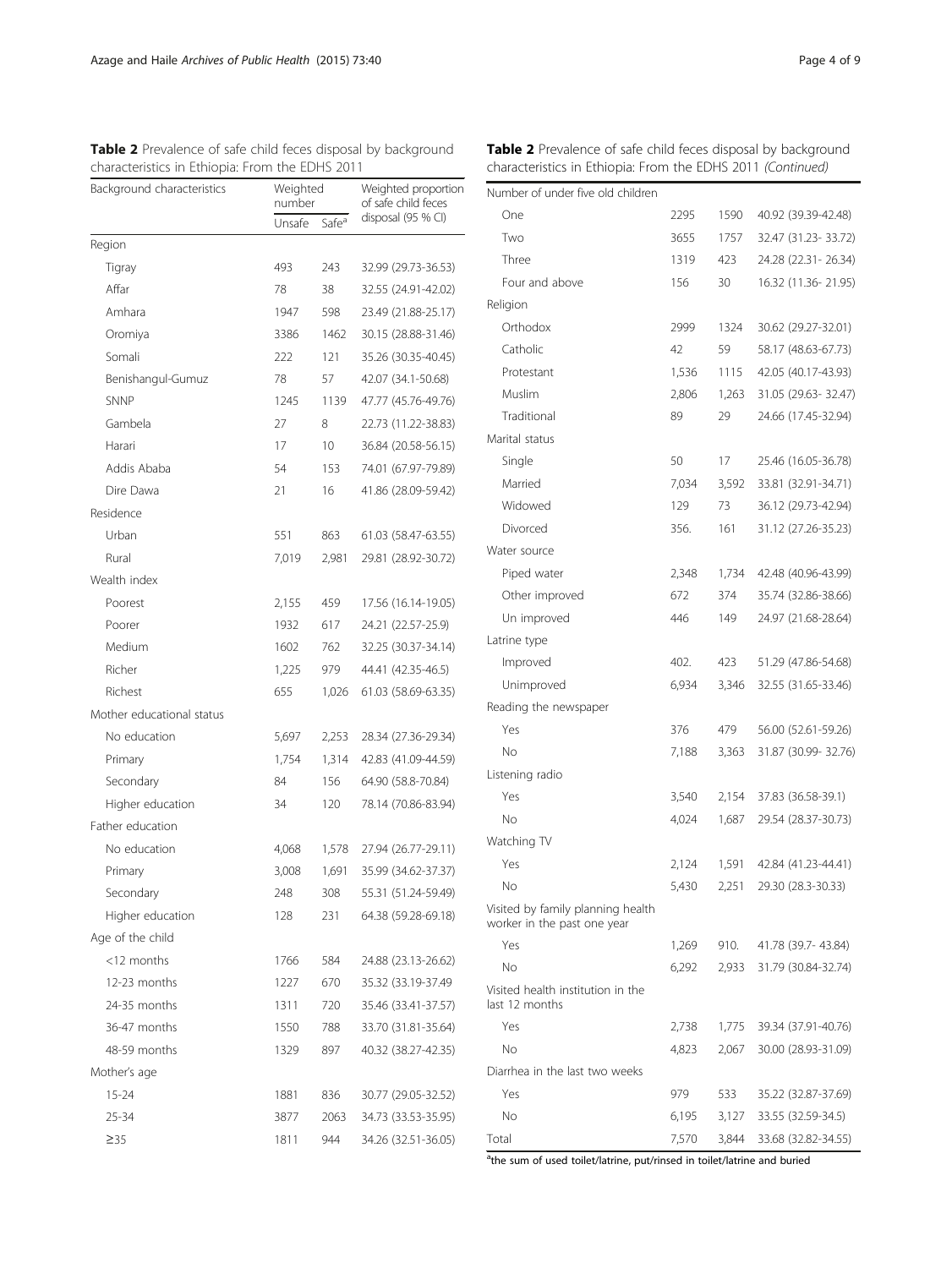| Variables                            | <sup>a</sup> COR (95 % CI)             | <sup>a</sup> AOR (95 % CI) |
|--------------------------------------|----------------------------------------|----------------------------|
| Place of residence                   |                                        |                            |
| Rural                                | 1.00                                   | 1.00                       |
| Urban                                | 3.68 (3.28-4.13)                       | $1.25(1.01-1.55)$          |
| Household wealth index               |                                        |                            |
| Poorest                              | 1.00                                   | 1.00                       |
| Poorer                               | $1.50(1.31-1.71)$                      | 2.22 (1.70 - 2.89)         |
| Middle                               | 2.23 (1.96-2.55)                       | 2.94 (2.27-3.81)           |
| Richer                               | 3.75 (3.29-4.28)                       | 4.20 (3.42- 5.72)          |
| Richest                              | 7.35 (6.39-8.46)                       | 8.06 (5.91-10.99)          |
| Child age                            |                                        |                            |
| $<$ 12 months                        | 1.00                                   | 1.00                       |
| 12-23 months                         | 1.65 (1.44-1.88)                       | 1.66 (1.37-2.04)           |
| 24-35 months                         | 1.66 (1.46-1.89)                       | 1.64 (1.35-2.00)           |
| 36-47 months                         | 1.54 (1.35-1.74)                       | 1.60 (1.32-1.94)           |
| 48-59 months                         | 2.04 (1.80-2.31)                       | 2.21 (1.82-2.68)           |
| Mother's age                         |                                        |                            |
| $15 - 24$                            | 1.00                                   | 1.00                       |
| 25-34                                | 1.20 (1.09-1.32)                       | 1.10 (0.94-1.29)           |
| $>$ = 35                             | 1.17 (1.05-1.31)                       | $1.18(0.99 - 1.42)$        |
| Number of under five<br>old children |                                        |                            |
| One                                  | 3.55 (2.39-5.26)                       | 3.11 (1.87-5.19)           |
| Two                                  | 2.46 (1.67-3.64)                       | 2.55 (1.53-4.24)           |
| Three                                | 1.64 (1.09-2.46)                       | $1.92(1.13 - 3.24)$        |
| Fourth and above                     | 1.00                                   | 1.00                       |
| Religion                             |                                        |                            |
| Orthodox                             | 1.00                                   | 1.00                       |
| Catholic                             | $3.15$ (2.11 - 4.70)                   | 1.53 (0.83, 2.81)          |
| Protestant                           | 1.64 (1.49-1.82)                       | $1.18(0.93 - 1.50)$        |
| Muslim                               | $1.02(0.93 - 1.11)$                    | $1.15(0.96 - 1.38)$        |
| Traditional                          | $0.74$ $(0.49 - 1.13)$                 | $0.98$ $(0.39 - 2.45)$     |
| Mother's education                   |                                        |                            |
| No education                         | 1.00                                   | 1.00                       |
| Primary                              | 1.89 (1.74-2.07)                       | 1.29 (1.10-1.50)           |
| Secondary                            | $4.68$ (3.57-6.12)<br>1.64 (1.12-2.41) |                            |
| Higher                               | 9.04 (6.15-13.29)                      | 2.16 (1.25-3.72)           |
| Partner's education                  |                                        |                            |
| None                                 | 1.00                                   | 1.00                       |
| Primary                              | 1.45 (1.33-1.58)                       | 1.75 (0.65-1.86)           |
| Secondary                            | 3.19 (2.67-3.81)                       | 1.12 (0.85-1.48)           |
| Higher                               | 4.66 (3.73-5.83)                       | 1.97 (0.67-2.41)           |

<span id="page-4-0"></span>Table 3 Regression analysis of factors associated with safe child feces disposal in Ethiopia, DHS 2011

|  |  |  | <b>Table 3</b> Regression analysis of factors associated with safe child |  |  |
|--|--|--|--------------------------------------------------------------------------|--|--|
|  |  |  | feces disposal in Ethiopia, DHS 2011 <i>(Continued)</i>                  |  |  |

| Current marital status                                        |                     |                     |
|---------------------------------------------------------------|---------------------|---------------------|
| Single                                                        | 1.00                | 1.00                |
| Married                                                       | 1.11 (0.96-1.29)    | 1.23 (0.97-1.56)    |
| Widowed                                                       | $0.70(0.55-0.87)$   | $1.00(0.71 - 1.42)$ |
| Divorced                                                      | 1.57 (1.12-2.20)    | $1.15(0.67 - 2.00)$ |
| Source of water supply                                        |                     |                     |
| Piped water                                                   | 2.22 (1.82-2.70)    | $0.99(0.78-1.26)$   |
| Other improved water                                          | $1.67$ (1.34- 2.09) | $1.11(0.86-1.45)$   |
| Unimproved                                                    | 1.00                | 1.00                |
| Latrine                                                       |                     |                     |
| Improved                                                      | 2.18 (1.89-2.51)    | 1.92 (1.56-2.36)    |
| Unimproved                                                    | 1.00                | 1.00                |
| Listening radio                                               |                     |                     |
| Yes                                                           | $1.45(1.34-1.57)$   |                     |
| No                                                            | 1.00                |                     |
| Watching Television                                           |                     |                     |
| Yes                                                           | 1.81 (1.67-1.96)    |                     |
| No                                                            | 1.00                |                     |
| Reading news letter                                           |                     |                     |
| Yes                                                           | 2.72 (2.36-3.13)    |                     |
| No                                                            | 1.00                |                     |
| Visited by Health<br>extension worker in the<br>past one year |                     |                     |
| Yes                                                           | 1.53 (1.39-1.69)    |                     |
| No                                                            | 1.00                |                     |
| Visit health institutions in<br>the past one year             |                     |                     |
| Yes                                                           | 1.51 (1.39-1.63)    |                     |
| No                                                            | 1.00                |                     |
| Children with diarrhea in<br>the past two weeks               |                     |                     |
| Yes                                                           | 1.00                |                     |
| No                                                            | 1.09 (0.97- 1.21)   |                     |

 ${}^{a}COR =$  crude odds ratio,  $AOR =$  Adjusted odds ratio

Variables: Listening to radio, reading newspaper, watching television, being visited by family planning worker in the last 12 months, visited health institutions in the last one year were excluded from the final multivariable logistic regression model because of collinearity. In multivariable logistic regression analysis place of residence, wealth index, mother's education, number of under five years old children, child age and improved latrine were significantly associated with safe child feces disposal practices.

The odds of practicing safe child feces disposal were (AOR = 1.25, 95 % CI: 1.01-1.55) times higher among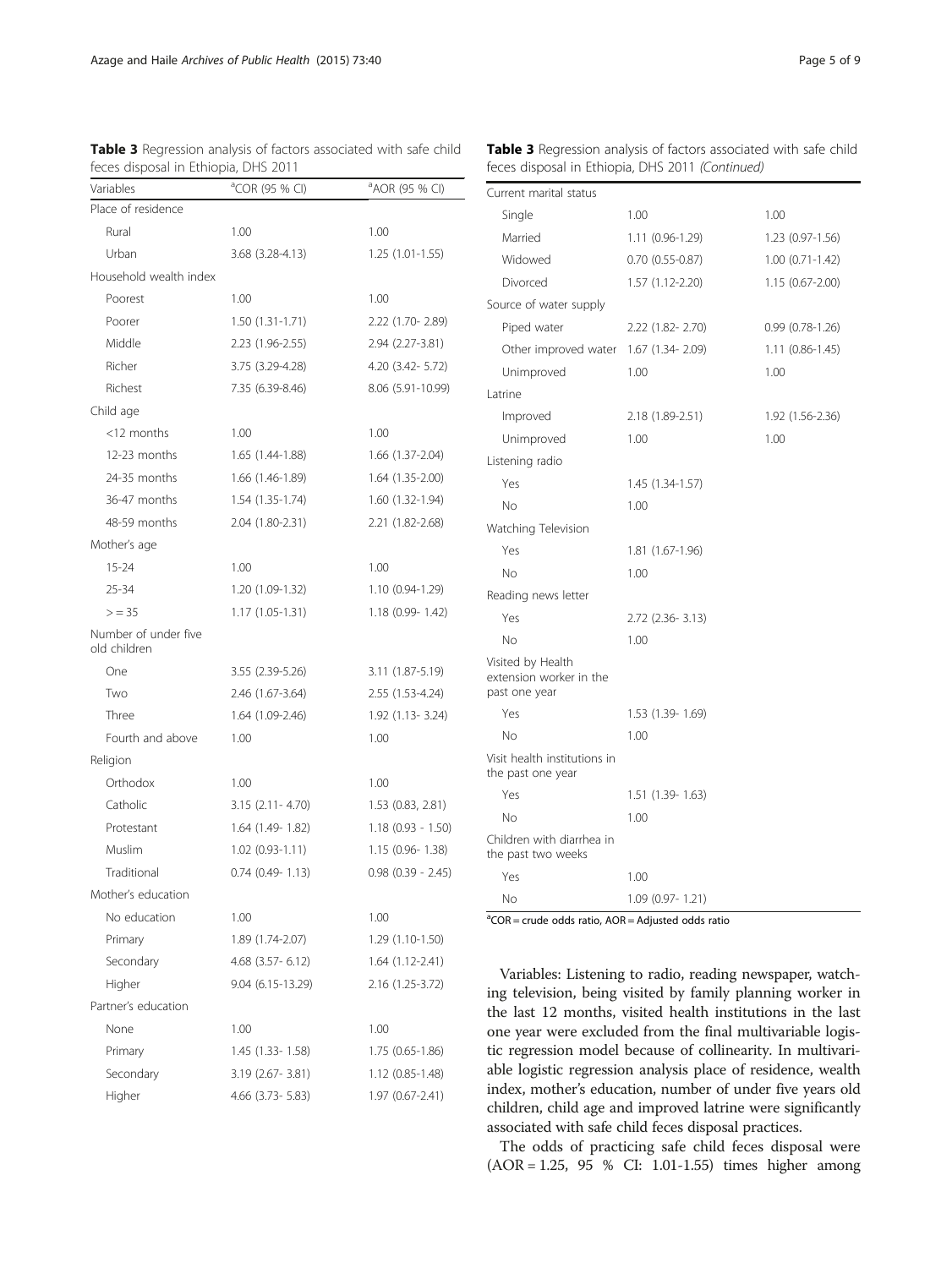urban residents as compared to rural residents. Households found in the poorer, middle, richer and richest wealth quintile had (AOR = 2.22, 95 % CI: 1.70-2.89), (AOR = 2.94, 95 % CI: 2.27-3.81), (AOR = 4.20, 95 % CI: 3.42-5.72) and (AOR = 8.06, 95 % CI: 5.91-10.99) times higher odds to practice safe child feces disposal respectively as compared to households from the poorest wealth quintile.

Those mothers/caregivers whose child age was in the range of 12–23, 24–35, 36–47, and 48–59 months had (AOR = 1.66, 95 % CI: 1.37-2.04), (AOR = 1.64, 95 % CI: 1.35-2.00), (AOR = 1.60, 95 % CI: 1.32-1.94), (AOR = 2.21, 95 % CI: 1.82-2.68) times higher odds of practicing safe child feces disposal respectively as compared to those mothers/caregivers who had child with age less than 12 months.

The odds of practicing safe child feces disposal among households who had one under five years old child, two and three under five years old children were (AOR = 3.11, 95 % CI: 1.87-5.19), (AOR = 2.55, 95 % CI: 1.53-4.24) and (AOR = 1.92, 95 % CI: 1.13-3.24) times higher than households who had four and above children respectively. Mothers/caregivers with primary, secondary and higher education level had (AOR = 1.29, 95%CI: 1.10-1.50),  $(AOR = 1.64, 95 % CI: 1.12-2.41)$  and  $(AOR = 2.16, 95 %$ CI: 1.25-3.72) times higher odds to practice safe child feces disposal respectively than those mothers/caregivers with no education. Those mothers/caregivers who were from households with an improved latrine had  $(AOR = 1.92,$ 95 % CI: 1.56-2.36) times higher odds to practice safe child feces disposal than those who had unimproved latrine (Table [3](#page-4-0)).

# **Discussion**

Only one third of the mothers/caregivers practiced safe child feces disposal in Ethiopia. This mean that two-thirds of the population was at increased risk of pathogen exposure from contaminated environment with child feces besides other contaminants. Safe child feces disposal practice may be particularly important in prevention of fecal-oral transmission as children are more susceptible to these diseases and are often defecating in areas where other children could be exposed. As evidenced by researchers, usually children open defecate inside the home or in the compound near the house so that its proximity to households may increase the risk compared to the more typically distant open defecation sites [\[24\]](#page-7-0). The practice of unsafe child feces disposal contaminates the surrounding environment with human excreta which carries many infectious organisms that can cause enteric diseases such as childhood diarrhea [\[1](#page-6-0)–[4\]](#page-7-0).

The prevalence of safe child feces disposal found in this study is relatively similar with prevalence which is reported from Madagascar (38 %) [\[10\]](#page-7-0). However the prevalence of safe child feces disposal was 67 % in Zambia [\[25\]](#page-7-0), 70 % in

Kenya [[11](#page-7-0)], 75 % in Uganda [\[26\]](#page-7-0) and 79 % in Malawi which are higher as compared to this study [[27](#page-7-0)]. In contrast very high prevalence of (81.4 %) unsafe child disposal was reported from small scale study conducted in Rural Orissa, India. Our study found that the most common type of unsafe child feces disposal method was left child feces in the open or not disposed. Many studies from different part of the world reported that leaving child feces in the open or not disposed is a common child feces disposal practices [[24](#page-7-0), [28](#page-7-0), [29\]](#page-7-0).

The highest prevalence of safe child feces disposal was found in Addis Ababa. This could be due to the fact Addis Ababa is the capital city where the residents are relatively educated as compared to other part of the country and have relatively better sanitation facilities. Southern Nation, Nationalities and Regional state had relatively high prevalence of safe child feces disposal as compared to other regions. This region is the first region which has pioneered Community Led Total Sanitation in Ethiopia. Reports from Southern regions showed that access to sanitation reaches to 75 %, the highest of any region in Ethiopia [[30](#page-7-0), [31](#page-7-0)].

Place of residence was associated with safe disposal of child feces. The odds of practicing safe child feces disposal were higher among urban residents. This finding is consistent with a study from Kenya [\[32](#page-7-0)]. The possible justification could be urban residents might have better interventions on water, sanitation and hygiene than rural areas which in turn can influence hygienic behavior. WHO/UNICEF reported that there is a big gap between urban and rural residents in access to improved sanitation and open defecation practice. Rural areas, especially those remote and difficultto-reach areas have markedly lower access to improved water and sanitation [\[9\]](#page-7-0). In Ethiopia, there is urban rural disparity regarding sanitation coverage [\[33\]](#page-7-0), toilet facility and access to safe drinking water [\[34\]](#page-7-0). The desire to conform to specific social norms/expectations relating to hygiene behavior may also, in part, explain the urban–rural disparities in practicing safe child feces disposal as evidenced by the study from Burkina Faso [\[35\]](#page-7-0).

This study revealed that the odds of practicing safe disposal of child feces were increased with increased level of mothers' education. A Kenyan study showed that increased levels of education of the mother was associated with increased safety in disposal of children's stools [\[32\]](#page-7-0). A similar finding was reported in other developing countries which revealed that those mothers who had completed at least primary education have better hygienic behavior and child care practices [\[36](#page-7-0)–[38](#page-7-0)]. Educated mothers are more likely to understand causes of childhood illness [\[39\]](#page-7-0) so that practiced more hygienic behavior to protect their child from illness.

Household socioeconomic status was reported as one of the factors that determine the practice of essential hygienic behavior [\[37](#page-7-0), [40\]](#page-7-0). This study also found that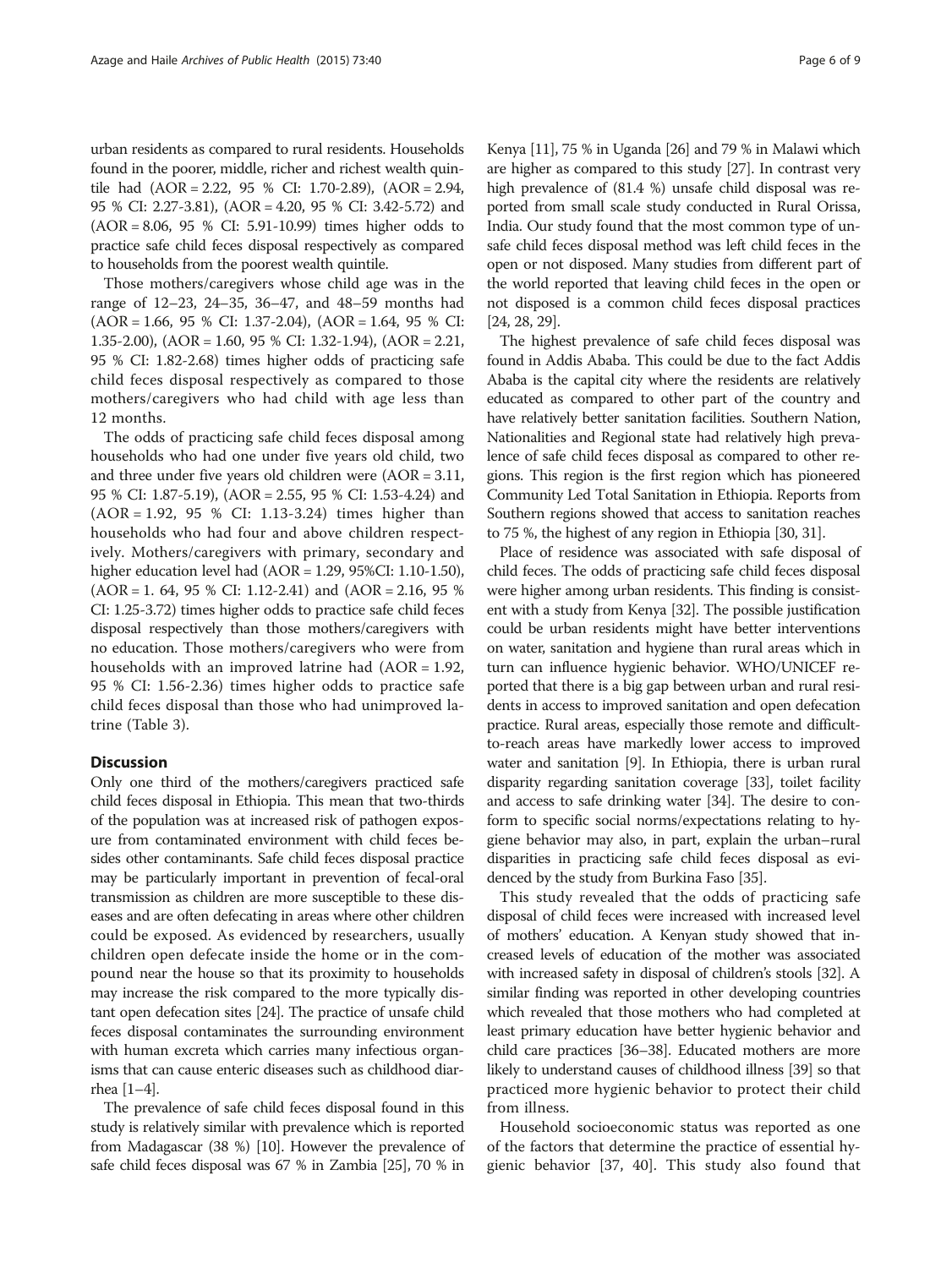<span id="page-6-0"></span>households from a higher wealth quintile were more likely to practice safe disposal of child feces than those households from the poorest wealth quintile. Those households with better wealth status had more likely improved sanitation for a better standard of living, that might motivate them to dispose of child feces safely [[41](#page-7-0)].

In this study, age of children was also one of the factors associated with safe child feces disposal. As age of the child increases the likelihood of practicing safe disposal of child feces becomes higher. This finding is consistent with other studies which revealed that children with age three and above three years old were less likely to practice open defecation [\[29](#page-7-0), [42](#page-7-0)]. Stool of young children are considered as harmless, or at least less harmful than those of adults, because they are smaller, their feces smell less, and contain less visual food residues [[16](#page-7-0), [43](#page-7-0)]. However, when the age of the child becomes older, the child feces would be characterized by bad smell and visual food residues which make the feces more disgusting [[16](#page-7-0)]. This could be the possible justification why stools of older children disposed safely as compared to stools of younger children. The other justification could be those older children could able to defecate independently into latrine [\[16\]](#page-7-0) . This study also found that having lower number of under five years old children in a household associated with higher odds of practicing safe child feces disposal. This finding coincides with another study [\[37\]](#page-7-0). Having lower number of under five years old children might reduce the burden on mothers/caregivers and they would have time to practice better hygiene behavior. Mothers who had high work load had poor hygienic behavior for under five years old children [\[44\]](#page-7-0).

Those mothers/caregivers from households with an improved latrine had higher odds to practice safe disposal of child feces. A similar finding was reported from South Africa [\[41](#page-7-0)]. Owning latrine is a necessary requirement to adopt safer child feces disposal practices [[24, 45\]](#page-7-0). Another study revealed that ownership of physical infrastructure of improved sanitation can motivate people to adopt safe hygienic practices. However, improvement and presence of physical infrastructure alone is not sufficient to ensure adoption of safe hygienic practices [[41\]](#page-7-0).

Availability of improved water supply was not significantly associated with the practice of safe child feces disposal. However, this finding contradict with another study which showed that presence of piped water in the compound was found as one of the independent predictor of practicing safe disposal of child feces [\[35](#page-7-0)]. This finding of our study might implicates that having improved water source alone is not sufficient to ensure safe child feces disposal practices in Ethiopia.

This study has limitations. This study shares the limitation of cross sectional study design, that is unable to

establish cause and effect relationship [\[46](#page-7-0)]. Since we used secondary data, all variables that influence the practice of safe disposal of child feces are not exhaustively included in the analysis [\[46\]](#page-7-0). For instance, the perception and knowledge of mothers' about consequence of child feces was not included in the survey. The other limitation of this study was the social desirability bias that decreases the likelihood that people will report poor child feces disposal practices [\[47, 48\]](#page-8-0). Finally some of the regions had small a sample size, which questions the accuracy of prevalence estimates [\[49\]](#page-8-0) per region, so that it should be interpreted with caution.

# Conclusions

The practice of safe child feces disposal was low in Ethiopia. There is regional variation in prevalence of safe child feces disposal. Being an urban resident, higher wealth index, higher maternal education, older child age, having lower number of under five years old children and presence of an improved latrine were factors associated with safe child feces disposal practices. Interventions designed to improve the practices of safe child feces disposal should consider those factors identified. Further research is also needed to design intervention that will aim to improve safe child feces disposal.

### Abbreviations

AOR: Adjusted Odds Ratio; CLTS: Community-Led total sanitation; COR: Crude Odds Ratio; DHS: Demographic and Health Survey; EDHS: Ethiopian Demographic and Health survey; UNICEF: United Nations Emergency Children's Fund; WASH: Water, sanitation and Hygiene, WHO, World Health Organization.

#### Competing interests

The authors declare that they have no competing interest.

#### Authors' contributions

MA conceived and designed the study, performed analysis, interpretation of data and drafted the manuscript. DH assisted with the design, conception, analysis, and interpretation of data and critically reviewed the manuscript. Both authors read and approved the final manuscript.

#### Acknowledgement

The authors would like to thank Measure DHS for providing the dataset to conduct this study. We would like to thank Dr Jonathan Mellor from University of Connecticut for his valuable comments and language editing.

#### Author details

<sup>1</sup>Department of Public Health, College of Medicine and Health Sciences, Bahir Dar University, P.O.Box 79, Bahir Dar, Ethiopia. <sup>2</sup>Department of Reproductive Health, College of Medicine and Health Sciences, Bahir Dar University, Bahir Dar, Ethiopia.

### Received: 2 February 2015 Accepted: 24 August 2015 Published online: 26 October 2015

#### References

- 1. WHO. The global burden of disease: 2004 update. Geneva: World Health Organization: Availablet at [http://www.who.int/healthinfo/](http://www.who.int/healthinfo/global_burden_disease/GBD_report_2004update_full.pdf) [global\\_burden\\_disease/GBD\\_report\\_2004update\\_full.pdf.](http://www.who.int/healthinfo/global_burden_disease/GBD_report_2004update_full.pdf) 2008.
- 2. Clasen TF, Bostoen K, Schmidt W-P, Boisson S, Fung IC-H, Jenkins M, et al. Interventions to improve disposal of human excreta for preventing diarrhoea. Cochrane Database Syst Rev. 2010;6.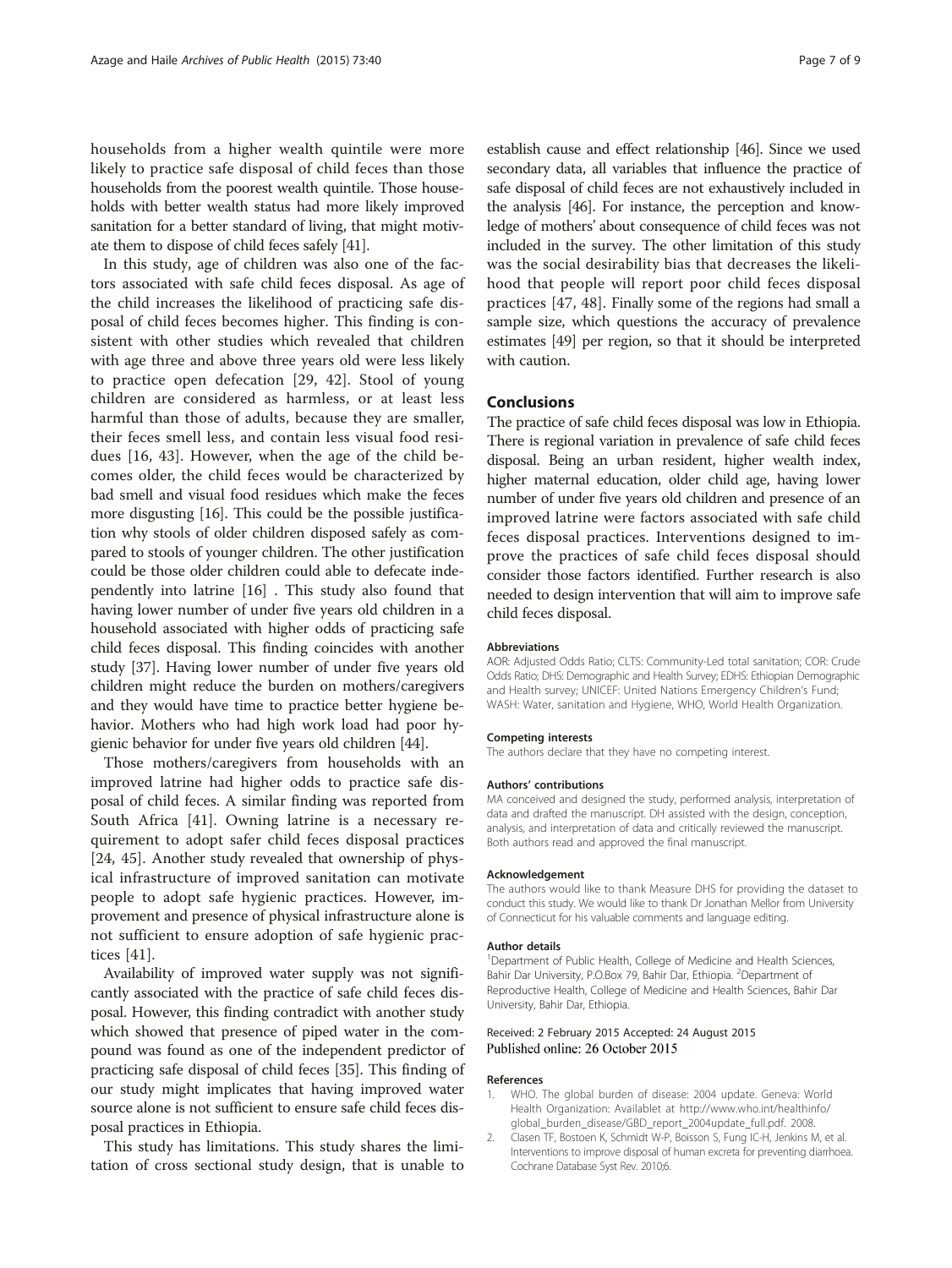- <span id="page-7-0"></span>3. Aziz KMA, Hoque BA, Hasan KZ, Patwary MY, Huttly SRA, Rahaman MM, et al. Reduction in diarrheal diseases in children in rural Bangladesh by environmental and behavioural modifications. Trans R Soc Trop Med Hyg. 1990;84:433–8.
- 4. Garrett V, Ogutu P, Mabonga P, Ombeki S, Mwaki A, Aluoch G, et al. Diarrhea prevention in a high-risk rural Kenyan population through point-of-use chlorination, safe water storage, sanitation, and rainwater harvesting. Epidemiol Infect. 2008;136:1463–71.
- 5. Fischer Walker CL, Perin J, Aryee MJ, Boschi-Pinto C, Black RE. Diarrhea incidence in low- and middle-income countries in 1990 and 2010: a systematic review. BMC Public Health. 2012;12:220.
- 6. Liu L, Johnson HL, Cousens S, Perin J, Scott S, Lawn JE, et al. Global, regional, and national causes of child mortality: an updated systematic analysis for 2010 with time trends since 2000. Lancet. 2012;379(9832):2151–61.
- 7. WHO. The World health report: make every mother and child count. Geneva: World Health Organization : Available at [http://www.who.int/whr/2005/](http://www.who.int/whr/2005/whr2005_en.pdf) [whr2005\\_en.pdf.](http://www.who.int/whr/2005/whr2005_en.pdf) 2005.
- 8. UNICEF. Pneumonia and diarrhoea Tackling the deadliest diseases for the world's poorest children. New York: United Nations Children's Fund: Available at [http://www.unicef.org/eapro/](http://www.unicef.org/eapro/Pneumonia_and_Diarrhoea_Report_2012.pdf) [Pneumonia\\_and\\_Diarrhoea\\_Report\\_2012.pdf.](http://www.unicef.org/eapro/Pneumonia_and_Diarrhoea_Report_2012.pdf) 2012.
- WHO/UNICEF. Progress on Drinking Water and Sanitation: 2012 Update. New York: World Health Organization and United Nations Children's Fund Joint Monitoring Programme (JMP) for Water Supply and Sanitation: Available at [http://www.wssinfo.org/fileadmin/user\\_upload/resources/](http://www.wssinfo.org/fileadmin/user_upload/resources/JMP_report_2014_webEng.pdf) [JMP\\_report\\_2014\\_webEng.pdf.](http://www.wssinfo.org/fileadmin/user_upload/resources/JMP_report_2014_webEng.pdf) 2014.
- 10. World Bank, Unicef. Child feces disposal in Madagascar: Available at [http://www.wsp.org/sites/wsp.org/files/publications/WSP-Madagascar-](http://www.wsp.org/sites/wsp.org/files/publications/WSP-Madagascar-CFD-Profile.pdf)[CFD-Profile.pdf](http://www.wsp.org/sites/wsp.org/files/publications/WSP-Madagascar-CFD-Profile.pdf). 2014.
- 11. World Bank, Unicef. Child feces disposal in Kenya: Available at [http://](http://www.wsp.org/sites/wsp.org/files/publications/WSP-Kenya-CFD-Profile.pdf) [www.wsp.org/sites/wsp.org/files/publications/WSP-Kenya-CFD-](http://www.wsp.org/sites/wsp.org/files/publications/WSP-Kenya-CFD-Profile.pdf)[Profile.pdf](http://www.wsp.org/sites/wsp.org/files/publications/WSP-Kenya-CFD-Profile.pdf). 2014.
- 12. Sykes V, Chitty A, EnsinK J, EstevesMills J, Majorin F. Estimating the Potential Impact of Sanitary Child Stool Disposal: POLICY BRIEF. Available at [http://www.shareresearch.org/LocalResources/](http://www.shareresearch.org/LocalResources/Policy_Brief__Sanitary_Child_Stool_Disposal_April_2015.pdf) [Policy\\_Brief\\_\\_Sanitary\\_Child\\_Stool\\_Disposal\\_April\\_2015.pdf.](http://www.shareresearch.org/LocalResources/Policy_Brief__Sanitary_Child_Stool_Disposal_April_2015.pdf) 2015.
- 13. WHO/UNICEF. Core Questions on Drinking-Water and Sanitation for Household Surveys. Available at: [http://www.who.int/water\\_sanitation\\_health/monitoring/](http://www.who.int/water_sanitation_health/monitoring/household_surveys/en/) [household\\_surveys/en/](http://www.who.int/water_sanitation_health/monitoring/household_surveys/en/). 2006.
- 14. Roy E, Hasan KZ, Haque R, Haque AKMF, Siddique AK. Patterns and risk factors for helminthiasis in rural children aged under two in Bangladesh. SA J Child Health Care. 2011;5:78–84.
- 15. Ghosh S, Sengupta PG, Mondal SK, Banu MK, Gupta DN, Sircar BK. Risk behavioural practices of rural mothers as determinants of childhood diarrhoea. J Commun Dis. 1997;29(1):7–14.
- 16. Gil A, Lanata C, Kleinau E, Penny M. Children's Feces Disposal Practices in Developing Countries and Interventions to Prevent Diarrheoal Diseases. Environmental Health Project USAID: Available at [http://www.ehproject.org/](http://www.ehproject.org/PDF/Strategic_papers/SR11-Child%20Excreta%20Format.pdf) [PDF/Strategic\\_papers/SR11-Child%20Excreta%20Format.pdf.](http://www.ehproject.org/PDF/Strategic_papers/SR11-Child%20Excreta%20Format.pdf) 2004.
- 17. Dikassa L, Mock N, Magnani R, Rice J, Abdoh A, Mercer D, et al. Maternal behavioural risk factors for severe childhood diarrhoeal disease in Kinshasa, Zaire. Int J Epidemiol. 1993;22(2):327–33.
- 18. Galan D, Kim S, Graham J. Exploring changes in open defecation prevalence in sub-Saharan Africa based on national level indices. BMC Public Health. 2013;13(527):1471–2458.
- 19. Ministry of Health-Ethiopia. Community Led Sanitation and Hygiene (LTSH) verification and certification protocol, Addis Ababa, Ethiopia: Available at [http://](http://www.communityledtotalsanitation.org/sites/communityledtotalsanitation.org/files/Verification_Certification_Protocol_Ethiopia.pdf) [www.communityledtotalsanitation.org/sites/communityledtotalsanitation.org/](http://www.communityledtotalsanitation.org/sites/communityledtotalsanitation.org/files/Verification_Certification_Protocol_Ethiopia.pdf) [files/Verification\\_Certification\\_Protocol\\_Ethiopia.pdf](http://www.communityledtotalsanitation.org/sites/communityledtotalsanitation.org/files/Verification_Certification_Protocol_Ethiopia.pdf). 2012a.
- 20. Kar K, Chambers R. Handbook on Community-Led Total Sanitation: Available at [http://www.communityledtotalsanitation.org/sites/](http://www.communityledtotalsanitation.org/sites/communityledtotalsanitation.org/files/cltshandbook.pdf) [communityledtotalsanitation.org/files/cltshandbook.pdf](http://www.communityledtotalsanitation.org/sites/communityledtotalsanitation.org/files/cltshandbook.pdf). 2008.
- 21. Ministry of Health-Ethiopia. Community-Led Total Sanitation and Hygiene (CLTSH) Facilitators Training Guide: Available at [http://www.cmpethiopia.org/](http://www.cmpethiopia.org/content/download/476/2759/file/CLTSH_TRAINING_manual.pdf) [content/download/476/2759/file/CLTSH\\_TRAINING\\_manual.pdf](http://www.cmpethiopia.org/content/download/476/2759/file/CLTSH_TRAINING_manual.pdf) 2011.
- 22. Central Statistical agency of Ethiopia(CSA. Ethiopia Demographic and Health Survey 2011. Addis Ababa, Ethiopia, and Calverton, Maryland, USA: Central Statistical Agency and ORC Macro international; 2011.
- 23. Hosmer D, Lemeshow S. Applied logistic regression. New York: John Wiley & Sons; 1989.
- 24. Majorin F, Freeman MC, Barnard S, Routray P, Boisson S, Clasen T. Child feces disposal practices in rural Orissa: a cross sectional study. PLoS One. 2014;9(2), e89551.
- 25. World Bank, Unicef. Child feces disposal in Zambia: Available at [http://www.wsp.org/sites/wsp.org/files/publications/WSP-Zambia-CFD-](http://www.wsp.org/sites/wsp.org/files/publications/WSP-Zambia-CFD-Profile.pdf)[Profile.pdf](http://www.wsp.org/sites/wsp.org/files/publications/WSP-Zambia-CFD-Profile.pdf). 2014.
- 26. World Bank, UNICEF. Child feces disposal in Uganda: Available at [http://www.wsp.org/sites/wsp.org/files/publications/WSP-Uganda-CFD-](http://www.wsp.org/sites/wsp.org/files/publications/WSP-Uganda-CFD-Profile.pdf)[Profile.pdf](http://www.wsp.org/sites/wsp.org/files/publications/WSP-Uganda-CFD-Profile.pdf). 2014.
- 27. World Bank, Unicef. Child feces disposal in Malawi: Available at [http://](http://www.wsp.org/sites/wsp.org/files/publications/WSP-Malawi-CFD-Profile.pdf) [www.wsp.org/sites/wsp.org/files/publications/WSP-Malawi-CFD-](http://www.wsp.org/sites/wsp.org/files/publications/WSP-Malawi-CFD-Profile.pdf)[Profile.pdf](http://www.wsp.org/sites/wsp.org/files/publications/WSP-Malawi-CFD-Profile.pdf). 2014.
- 28. Sania Ashraf, Leanne Unicomb, Abedin J, Islam M, Alam MU, Das BK, Alim BA, Luby SP. Persistent open defecation in Bangladesh communities despite high proportion of households with latrines. ASTMH 60th Annual Meeting, Philadelphia, PA, USA. 2011.
- 29. Sultana R, Mondal UK, Rimi NA, Unicomb L, Winch PJ, Nahar N, et al. An improved tool for household faeces management in rural Bangladeshi communities. Trop Med Int Health. 2013;18(7):854–60.
- 30. Plan. Fura kebele declared open defecation free. [http://](http://www.susana.org/_resources/documents/default/2-297-open-defecation-free-environment-ethiopia-en.pdf) [www.susana.org/\\_resources/documents/default/2-297-open](http://www.susana.org/_resources/documents/default/2-297-open-defecation-free-environment-ethiopia-en.pdf)[defecation-free-environment-ethiopia-en.pdf](http://www.susana.org/_resources/documents/default/2-297-open-defecation-free-environment-ethiopia-en.pdf). 2007.
- 31. Mehta L, with Bongartz P. Community-led total sanitation (CLTS) across the seas: Experiences from Africa with a special emphasis on Ethiopia', RiPPLE Working Paper12. RiPPLE: Addis Ababa: Available at [http://r4d.dfid.gov.uk/](http://r4d.dfid.gov.uk/PDF/Outputs/RIPPLE/working-paper-12.pdf) [PDF/Outputs/RIPPLE/working-paper-12.pdf](http://r4d.dfid.gov.uk/PDF/Outputs/RIPPLE/working-paper-12.pdf). 2009.
- 32. Kenya National Bureau of Statistics (KNBS) and ICF Macro. Kenya Demographic and Health Survey 2008–09. Calverton, Maryland: KNBS and ICF Macro. Available at [http://dhsprogram.com/pubs/pdf/fr229/fr229.pdf.](http://dhsprogram.com/pubs/pdf/fr229/fr229.pdf) 2010.
- 33. UNICEF. Water Sanitation and Hygiene (WASH) Issue: Briefing note : Available at [http://www.unicef.org/ethiopia/ECO\\_WASH\\_BN.pdf](http://www.unicef.org/ethiopia/ECO_WASH_BN.pdf). 2014.
- 34. Central statistical agnecy-Ethiopia. Ethiopian Welfare Monitoring Survey 2011 summary report: Available at [http://catalog.ihsn.org/index.php/catalog/3124/](http://catalog.ihsn.org/index.php/catalog/3124/download/46161) [download/46161](http://catalog.ihsn.org/index.php/catalog/3124/download/46161). 2011a.
- 35. Curtis V, Kanki B, Mertens T, Traore E, Diallo I, Tall F, et al. Potties, pits and pipes: explaining hygiene behaviour in Burkina Faso. Soc Sci Med. 1995;41(3):383–93.
- 36. Armar-Klemesu M, Ruel MT, Maxwell DG, Levin CE, Morris SS. Poor maternal schooling is the main constraint to good child care practices in Accra. J Nutr. 2000;130(6):1597–607.
- 37. Begum HA, Moneesha SS, Sayem AM. Child care hygiene practices of women migrating from rural to urban areas of bangladesh. Asia Pac J Public Health. 2013;25(4):345–55.
- 38. Sakisaka K, Wakai S, Wongkhomthong SA. Domestic hygiene behaviour of mothers with children aged 0–5 years old in Tayabo village, Nueva Ecija, the Philippines. Asia Pac J Public Health. 2002;14(2):91–8.
- 39. Mwambete KD, Joseph R. Knowledge and perception of mothers and caregivers on childhood diarrhoea and its management in Temeke Municipality, Tanzania. Tanzan J Health Res. 2010;12(1):47–54.
- 40. Halder AK, Tronchet C, Akhter S, Bhuiya A, Johnston R, Luby SP. Observed hand cleanliness and other measures of handwashing behavior in rural Bangladesh. BMC Public Health. 2010;10:545.
- 41. Phaswana-Mafuya N, Shukla N. Factors that could motivate people to adopt safe hygienic practices in the Eastern Cape Province, South Africa. Afr Health Sci. 2005;5(1):21–8.
- 42. Yeager BA, Huttly SR, Bartolini R, Rojas M, Lanata CF. Defecation practices of young children in a Peruvian shanty town. Soc Sci Med. 1999;49(4):531–41.
- 43. Brown J, Cairncross S, Ensink JHJ. Water, sanitation, hygiene and enteric infections in children. Arch Dis Child. 2013;98(8):629–34.
- 44. Peter R, Kumar KA. Mothers' caregiving resources and practices for children under 5 years in the slums of Hyderabad, India: a cross-sectional study. WHO South-East Asia J Public Health. 2014;3(3–4):254–65.
- 45. Sara S, Graham J. Ending open defecation in rural Tanzania: which factors facilitate latrine adoption? Int J Environ Res Public Health. 2014;11(9):9854–70.
- 46. Carlson MDA, Morrison RS. Study design, precision, and validity in observational studies. J Palliat Med. 2009;12(1):77–8.